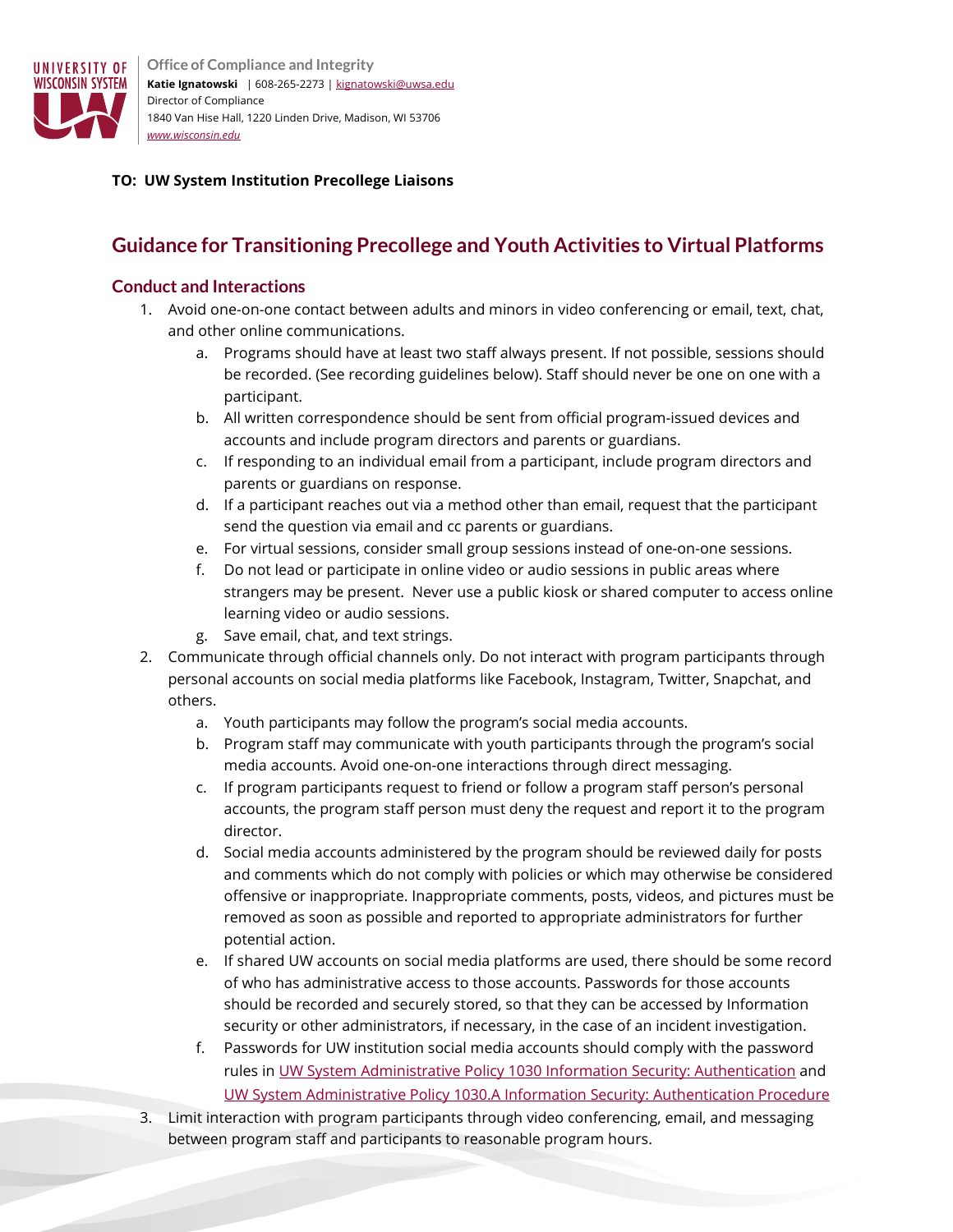- 4. Participants must close all video conference applications at the end of each session to ensure that no inadvertent streaming of audio and/or video content unrelated to youth program activities occurs.
- 5. Do not use cell phones, cameras, imaging, or digital devices in an inappropriate way.
- 6. Ensure that background views in teleconferences follow the same guidelines that are used in physical office settings.
- 7. Do not make sexual or pornographic materials in any form available to minors or assist them in any way in gaining access to such materials. Do not use or be under the influence of alcohol or drugs during online interactions with minors.
- 8. Do not engage in discrimination or harassment. The University of Wisconsin System does not tolerate discrimination, discriminatory harassment, or retaliation in any form. (See Regent Policy [Document 14-2: Sexual Violence and Sexual Harassment Policy\)](https://www.wisconsin.edu/regents/policies/sexual-violence-and-sexual-harassment/)
- 9. Do not engage in verbal abuse toward or in the presence of a minor. Verbal abuse is defined as "harsh and insulting language direct at a person." (Merriam-Webster's Unabridged Dictionary)

# **Technology**

- 1. Make online interactions visible, observable, and interruptible.
	- a. Where possible, include more than one program staff member in program sessions.
	- b. Consider recording the session.
		- *i.* Consent to record must be obtained from parents in advance*. (See Attachment: Agreement for Assumption of Risk, Indemnification, Release, Precollege and Youth Virtual/Remote Programs form)*
		- ii. Not all virtual meeting platforms have the capability to record sessions. Verify capabilities in advance.
		- iii. Recordings should be created, stored, accessed and managed in a manner consistent with [UW System Administrative Policy 1031 Information Security: Data](https://www.wisconsin.edu/uw-policies/uw-system-administrative-policies/information-security-data-classification-and-protection/)  [Classification and Protection.](https://www.wisconsin.edu/uw-policies/uw-system-administrative-policies/information-security-data-classification-and-protection/) Recordings should be stored centrally on the cloud using approved methods, never locally or on portable media such as USB or flash drives. Classes involving matriculated students may also be protected by FERPA.
		- iv. Note that programs are for official use only and personal use or references is prohibited.
	- c. Share the program schedule with parents or guardians and youth participants. Identify group activities, special events, and scheduled times for online tutoring or small group sessions. Encourage parents to help monitor their child's participation.
	- d. Disable Private Chat or make all chats visible to the host (instructor or additional program staff) and save the chat transcript.
	- e. Invite the program director to all meetings. Program Directors should drop into meetings often.
	- f. Provide a way for the instructor or other staff to summon the Program Director to an online session.
	- g. Provide a way for participants to offer feedback about their experience in the group.
- 2. Control access to the virtual platform.
	- a. To invite participants to an online session, use blind copy (Bcc) to avoid cross-sharing everyone's email addresses. Copy the program director or a second staff member in the invitation.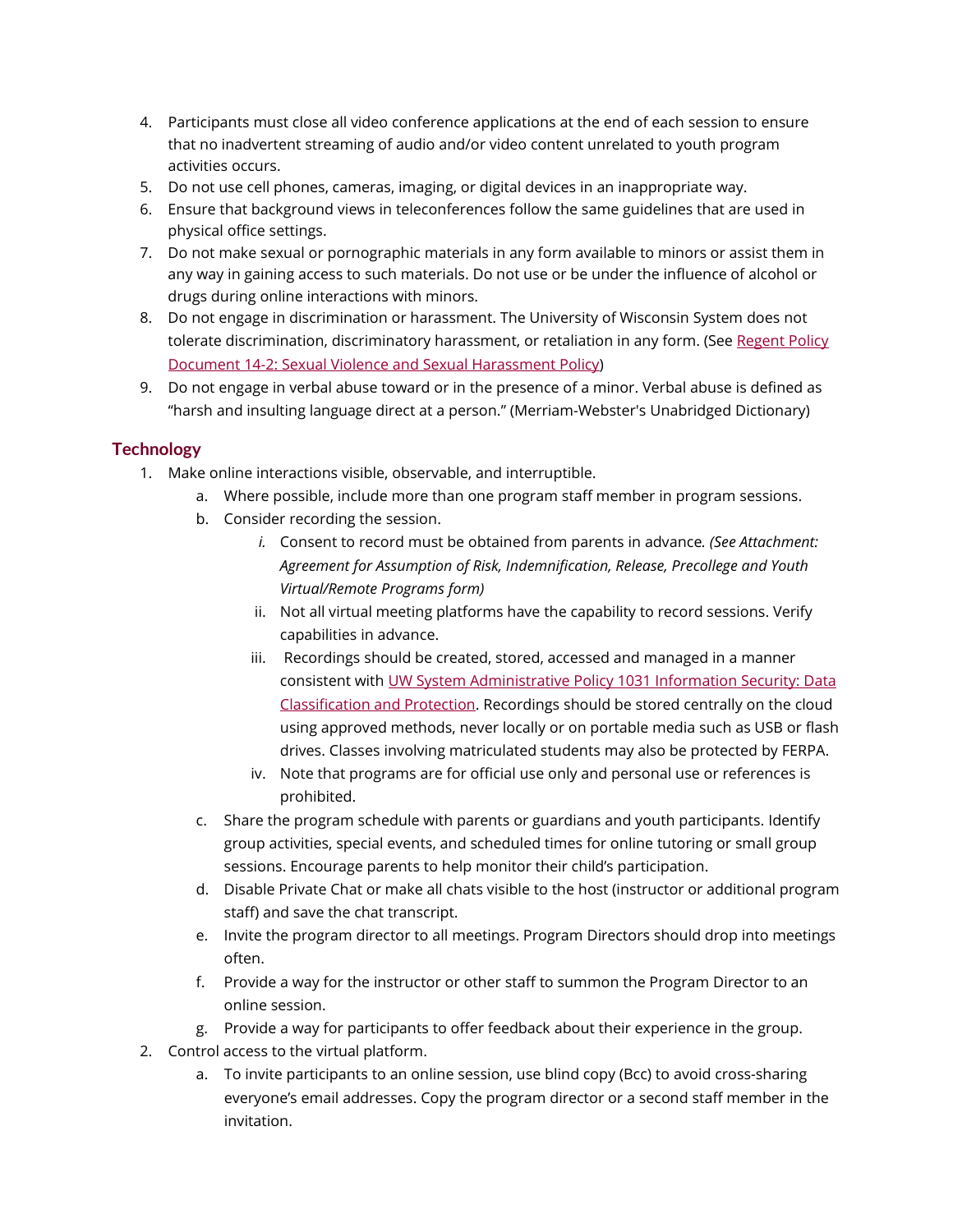- b. The instructor should have and use a class roster, including verified email addresses and phone numbers, so participants can be identified by the instructors.
- c. In a virtual setting, an image of a student along with their first and last name is considered personal identifiable information. In order to reduce the risk of exposure of the personal identifiable information of minors, programs are encouraged to have students to use only first name and last initial to identify themselves on platforms. Programs may also allow students to select alternative screen names, but must collect the alternative screen names during registration, so those names can be part of the student registration information on record. Note: If programs allow for alternative screen names, program staff must be able to verify unknown screen names through access to the participant roster/registration information.
- d. Use the platform's "waiting room" feature and use the registration information on the program roster to verify identities before admitting devices to the session.
- e. Take verbal attendance. Participants may join late due to technological issues.
- f. Remove people whose identities cannot be verified. Attempt to verify identities verbally, through chat, and by comparing listed phone number against registration forms. Address any unauthorized participants present in remote locations (note that parents are an exception.)
- g. Consider disabling software features which automatically save and enter user credentials, such as usernames and passwords, on all applications used in the youth learning program, including teleconferencing, in order to avoid unauthorized users from logging on and impersonating a youth program leader.
- h. Set up sessions with one-time identifiers, not "personal rooms."
- i. Password-protect sessions and send the password directly to rostered class members. Don't post it to a location visible to all participants or share links to teleconferences or classrooms via social media posts.
- j. Disable participant screen sharing and file sharing, unless it is essential to the effectiveness of the activity.
- k. Private or confidential information should never be shared in a group teleconference, by either program administrators or student participants.
- l. Be sure to use the latest version of the virtual platform with the most recent patches of software wherever possible.
- 3. Use only devices and software approved by your institution and UW System.
	- a. Consult with your institution's information security office to best understand risks and exposures.
	- b. Revie[w Pros and Cons of Virtual Platforms: Safety Considerations](https://www.acacamps.org/news-publications/blogs/camp-connection/virtual-program-platform-pros-cons) provided by the American Camp Association.
	- c. Make sure you understand all capabilities of the platform you are using. Consult tutorials in advance of using a specific platform.
- 4. Post a privacy policy that complies with the Federal Trade Commission Children's Online Privacy Protection Act (COPPA) Guidance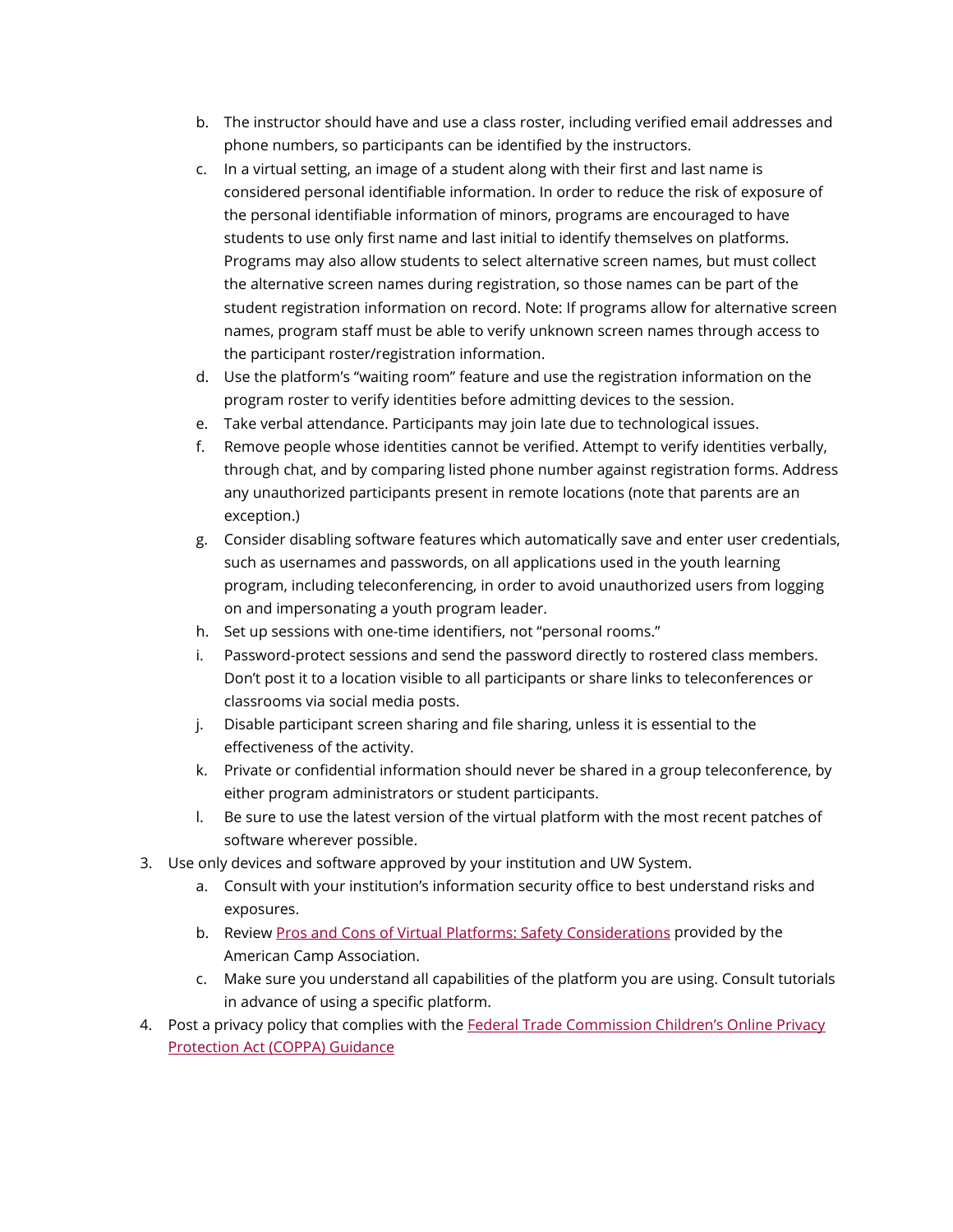## **Reporting Concerns**

- 1. Follow your institution's incident reporting requirements to report online behavioral issues, suspicion of child abuse or neglect, and violations of campus policies.
- 2. If you notice any aberrant behavior of the computer used for the online session, you should contact the Help Desk immediately to report concerns. For example, the machine may have spyware on it that allows someone to remotely view the screen, including the teleconference.
- 3. Make sure participants know how to report problematic behavior, including threatening or inappropriate messages, cyberbullying, discrimination, harassment, sexual harassment, sexual assault or other behavior that violates law or policy. Each participant should be provided with contact information for the institution's Title IX Coordinator. (Se[e Title IX of the Education](https://www2.ed.gov/about/offices/list/ocr/docs/tix_dis.html)  [Amendments of 1972, 20 U.S.C. § 1681 et seq.,](https://www2.ed.gov/about/offices/list/ocr/docs/tix_dis.html) and [Regent Policy Document 14-2: Sexual Violence](https://www.wisconsin.edu/regents/policies/sexual-violence-and-sexual-harassment/)  [and Sexual Harassment Policy\)](https://www.wisconsin.edu/regents/policies/sexual-violence-and-sexual-harassment/)
- 4. Ensure all program staff (employees and LTEs) and volunteers have knowledge of the Title IX policies, including how to report concerns, as well as contact information for the institution's Title IX Coordinator.
- 5. Abide by all campus training mandates regarding mandated reporting, Title IX Responsible Employees and Clery Act.

#### **Human Resources**

- 1. All hiring requirements relating to working with minors continue to apply in a virtual setting, including but not limited to criminal background checks and Sex Offender Registry clearance.
	- a. NOTE: Due to Covid-19 many backgrounds are either unable to be performed or significantly delayed. Best practices would be to hire staff who have been previously vetted by the institution as required by [Regent Policy Document 20-19: University of](https://www.wisconsin.edu/regents/policies/university-of-wisconsin-system-criminal-background-check-policy/)  [Wisconsin System Criminal Background Check Policy](https://www.wisconsin.edu/regents/policies/university-of-wisconsin-system-criminal-background-check-policy/) and any other institution policies.

#### **Indemnifications and Permissions**

- 1. Programs must notify parents of all risks pertaining to the program. Parents must consent in writing to youth participating in virtual activity. Programs should disclose in the attached indemnification form the nature of all activities that will take place and any risks involved. Please consult with your university risk management office and refer to attached *Agreement for Assumption of Risk, Indemnification, Release, Precollege and Youth Virtual/Remote Programs form*.
	- a. Note: Be sure to collect permission for each program or activity that a youth will participate in.

## **Funding and Cost Considerations**

- 1. Please consult with state, federal, or other funding agencies if your program involves outside funding, such as DPI scholarships, in order to ensure that the activity meets agency requirements prior to the start of the program and reduce the risk of moneys not being allocated.
- 2. Be mindful of adjustments to program costs and fees that might be appropriate. Virtual programs may not involve the same amount of resources, and costs and fees should be adjusted accordingly wherever possible.

#### **Recommendations**

1. Please consult with your institution's Information Security, Risk Management, Human Resources, ADA/Disabilities, Legal (or UW System Office of General Counsel), and Compliance when creating a plan to transition precollege and youth activities to a virtual environment.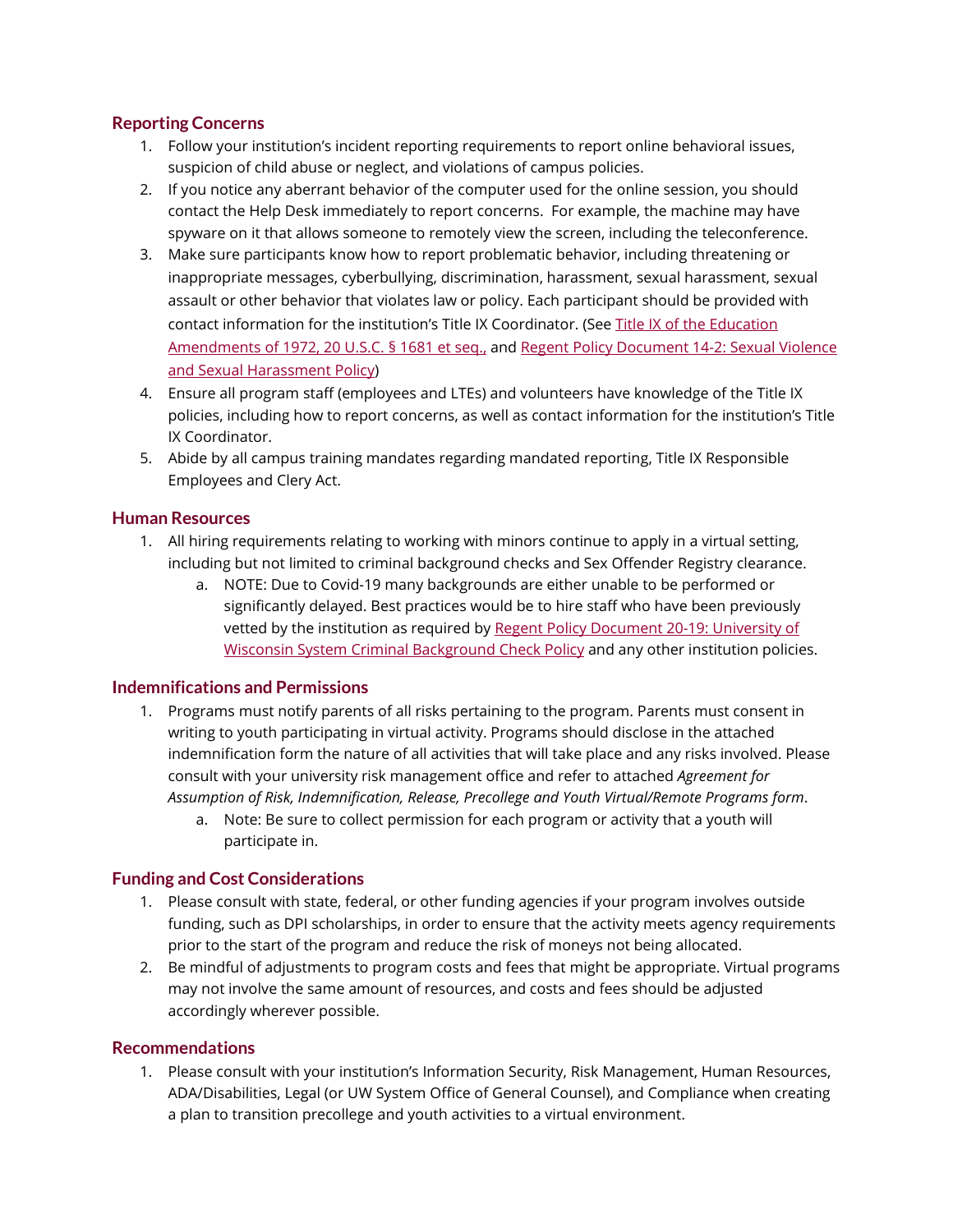- *2.* Programs should continue to abide by all applicable laws, policies and compliance standards in a virtual environment, including program quality review and Codes of Conduct. *(See Attachment: Sample Program Expectations and Parental Permission Form)*
- 3. For further guidance on virtual programming, see Best Practices for Keeping Your Online/Virtual [Programming Safe for Campers](https://www.acacamps.org/news-publications/blogs/camp-connection/best-practices-keeping-your-online-virtual-programming-safe-campers) provided by the American Camp Association.

## **Related Laws and Policies for Reference**

- 1. Regent Policy Document 14-2: Sexual Violence and Sexual Harassment Policy <https://www.wisconsin.edu/regents/policies/sexual-violence-and-sexual-harassment/>
- 2. Regent Policy Document 14-6 Discrimination, Harassment, and Retaliation <https://www.wisconsin.edu/regents/policies/discrimination-harassment-and-retaliation/>
- 3. Regent Policy Document 20-19: University of Wisconsin System Criminal Background Check Policy [Regent Policy Document 20-19: University of Wisconsin System Criminal Background Check Policy](https://www.wisconsin.edu/regents/policies/university-of-wisconsin-system-criminal-background-check-policy/)
- 4. Regent Policy Document 25-3 Acceptable Use Policy [https://www.wisconsin.edu/regents/policies/acceptable-use-of-information-technology](https://www.wisconsin.edu/regents/policies/acceptable-use-of-information-technology-resources/)[resources/](https://www.wisconsin.edu/regents/policies/acceptable-use-of-information-technology-resources/)
- 5. Title IX of the Education Amendments of 1972, 20 U.S.C. § 1681 et seq., prohibits discrimination on the basis of sex in any educational program or activity receiving federal financial assistance. The University of Wisconsin System prohibits the following conduct: sexual discrimination, sexual harassment, sexual assault, dating violence, domestic violence, and stalking. https://www.justice.gov/crt/title-ix-education-amendments-1972; RPD 14-2 (see citation #1)
- 6. UW System Administrative Policy 1030 Information Security: Authentication [https://www.wisconsin.edu/uw-policies/uw-system-administrative-policies/information-security](https://www.wisconsin.edu/uw-policies/uw-system-administrative-policies/information-security-authentication/)[authentication/](https://www.wisconsin.edu/uw-policies/uw-system-administrative-policies/information-security-authentication/)
- 7. UW System Administrative Policy 1030.A Information Security: Authentication Procedure [https://www.wisconsin.edu/uw-policies/uw-system-administrative-policies/information-security](https://www.wisconsin.edu/uw-policies/uw-system-administrative-policies/information-security-authentication/information-security-authentication/)[authentication/information-security-authentication/](https://www.wisconsin.edu/uw-policies/uw-system-administrative-policies/information-security-authentication/information-security-authentication/)
- 8. UW System Administrative Policy 1031 Information Security: Data Classification and Protection [https://www.wisconsin.edu/uw-policies/uw-system-administrative-policies/information-security](https://www.wisconsin.edu/uw-policies/uw-system-administrative-policies/information-security-data-classification-and-protection/)[data-classification-and-protection/](https://www.wisconsin.edu/uw-policies/uw-system-administrative-policies/information-security-data-classification-and-protection/)
- 9. UW System Administrative Policy 1032 Information Security: Awareness [https://www.wisconsin.edu/uw-policies/uw-system-administrative-policies/information-security](https://www.wisconsin.edu/uw-policies/uw-system-administrative-policies/information-security-awareness/)[awareness/](https://www.wisconsin.edu/uw-policies/uw-system-administrative-policies/information-security-awareness/)
- 10. UW System Administrative Policy 1033 Information Security: Incident Response [https://www.wisconsin.edu/uw-policies/uw-system-administrative-policies/information-security](https://www.wisconsin.edu/uw-policies/uw-system-administrative-policies/information-security-incident-response/)[incident-response/](https://www.wisconsin.edu/uw-policies/uw-system-administrative-policies/information-security-incident-response/)

# **Attachments**

- 1. Sample Program Expectations and Parental Permission Form. **NOTE: this document needs to be updated with institution specific reporting information.**
- 2. Agreement for Assumption of Risk, Indemnification, Release, Precollege and Youth Virtual/Remote Programs Form. **NOTE: this document contains modifications to the standard UW System Assumption of Risk Form to suit precollege programs in a virtual environment. Check with your institution's Risk Management Office prior to utilizing this form.**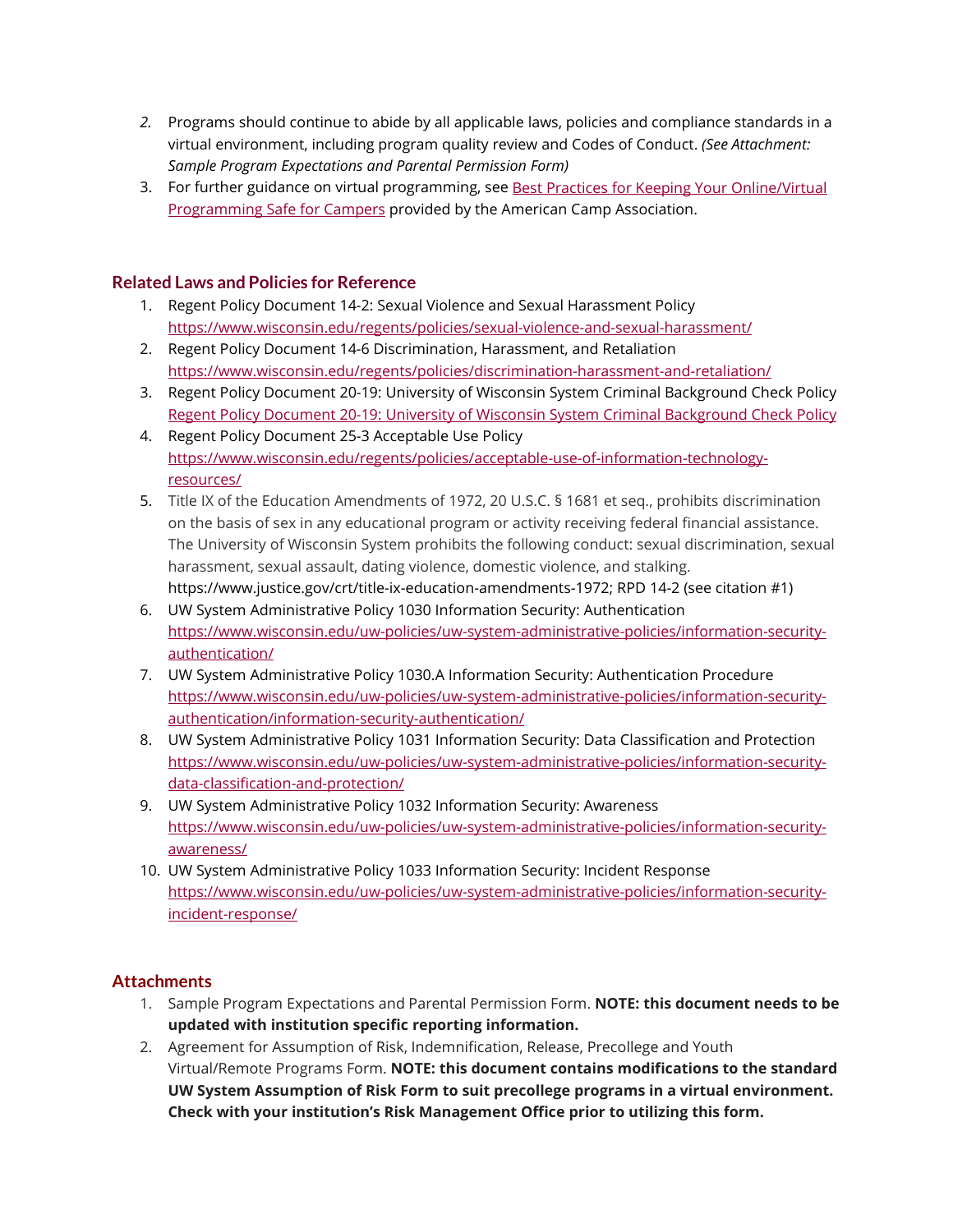# **Sample Program Expectations and Parental Permission**

**Program/Activity/Camp Name: \_\_\_\_\_\_\_\_\_\_\_\_\_\_\_\_\_\_\_\_\_\_\_\_\_\_\_\_\_\_\_\_\_\_\_\_\_\_\_\_\_\_\_\_\_\_\_\_\_**

**Participant Name: \_\_\_\_\_\_\_\_\_\_\_\_\_\_\_\_\_\_\_\_\_\_\_\_\_\_\_\_\_\_\_\_\_\_\_\_\_\_\_\_\_\_\_\_\_\_\_\_\_\_\_\_\_\_\_\_\_\_\_\_**

### **Parent/Guardian Name:**

The Program has established standards of conduct for all Participants. It is the responsibility of the Parent/Legal Guardian and the Participant to review the Program rules and standards of conduct. Dismissed Participants may not be eligible for a refund of any fees or expenses.

#### **The Program agrees to:**

- Provide an agenda outlining the activities of the Program including the times, days, and how to access content.
- Collect registration information such as participant name, address, phone number, parents/guardian(s) name(s), phone number(s) and email(s).
- Provide a supply list and recommendations for setting up the home workspace to help participants fully engage in the program.
- Take attendance and only allow registered participants to participate.
- Only communicate with participants through official Program platforms.
- Ensure that two or more Program staff are present for the duration of the program.
- Keep conversations and interactions focused on the Program goals and objectives.
- Create an environment where everyone is welcomed and given the opportunity to succeed.
- Ensure that all participants are treated with dignity, fairness and respect. Harassment will not be tolerated. Hazing of any kind is prohibited. Cyberbullying is prohibited.
- Address problems that are brought to their attention.
- Will not share personal information, email, or social media accounts with minor participants.

## **The Participant agrees to:**

- Participate in the digital environment to the same standard as a physical environment, including participating when called on, listening attentively, and minimizing distractions to others.
- Not share links or passwords for Program meetings or content.
- Challenge themselves to engage, be present and learn.
- Complete assigned projects on time.
- Request help if needed.
- Mute when not talking.
- Dress appropriately when on video.
- Not take inappropriate screenshots or images.
- Assume good intentions and have fun!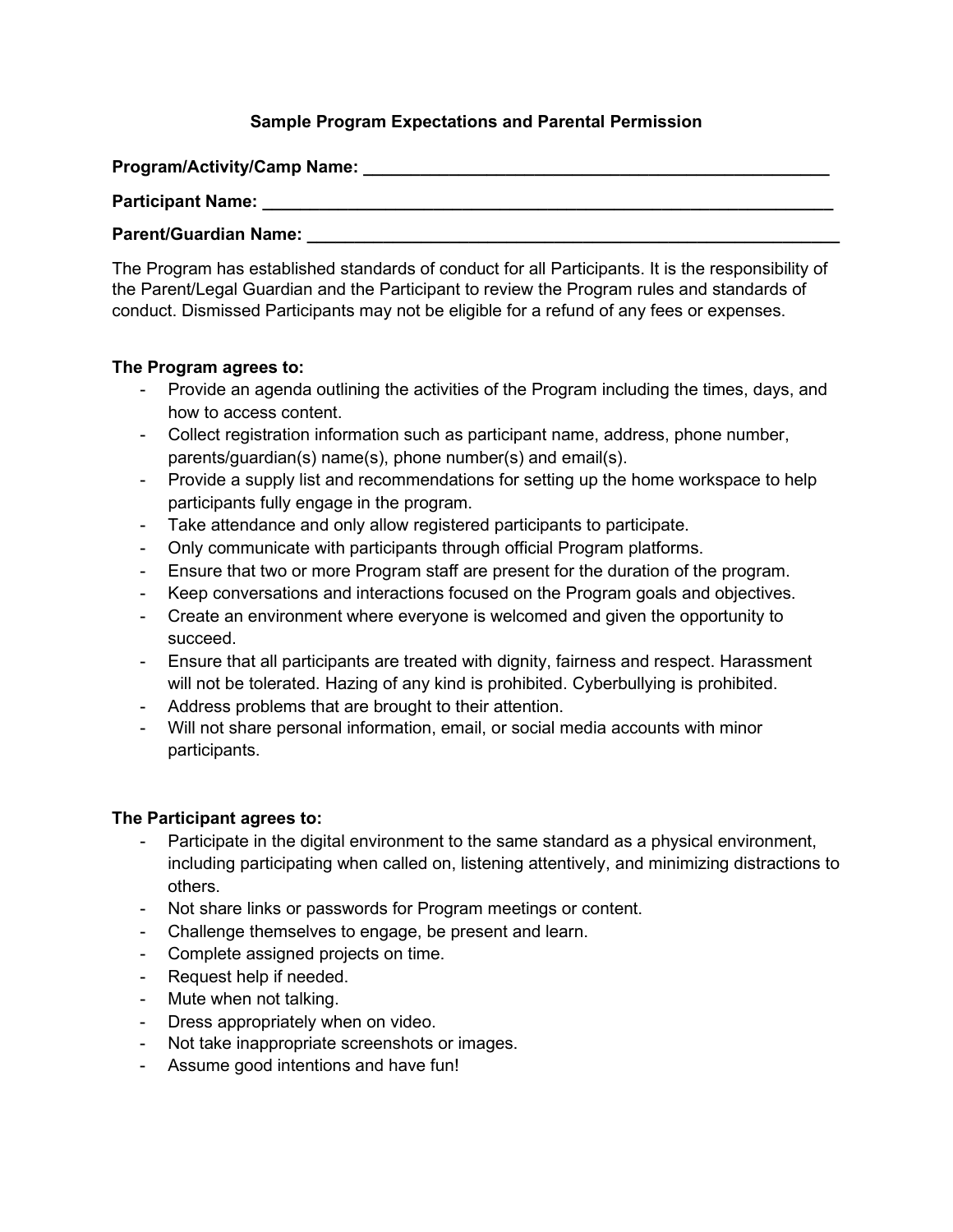## **The Parent/Legal Guardian(s) agrees to:**

- Assist the participant in setting up the home environment to meet the goals of the Program.
- Ensure the participant logs in on time and is prepared for the Program.
- Limit distractions and keep the participant safe throughout the duration of the Program.
- Allow time for the participant to complete required assignments.
- Communicate with staff prior to Program start time if the participant must be absent.
- Work with Program staff to resolve issues that may arise.
- Report illegal or inappropriate online behavior by staff or program participants [insert] contact information for reporting concerns to the institution]

## **The following may result in being dismissed from the program:**

- Bullying, harassing or using derogatory language towards another person or group of people.
- Being under the influence of alcohol or drugs.
- Repeated absences or failure to meet agreed upon program work requirements.
- Violation of a University code, policy, or regulation.

# **What are the consequences if the participant does not meet Program expectations?**

- Staff will give a verbal or written warning regarding behaviors and actions that are not allowed and, in most cases, give the participant an opportunity to correct the behavior.
- Depending on the behavior, they may also contact the parent or legal guardian.
- In some cases, staff may require a corrective action plan in order to stay in the program.
- Some behaviors may result in immediate suspension or termination.

## **PARTICIPANT AGREEMENT**

I understand that I must abide by the Program's expectations.

Participant Signature: \_\_\_\_\_\_\_\_\_\_\_\_\_\_\_\_\_\_\_\_\_\_\_\_\_\_\_\_\_\_\_\_\_\_\_\_\_\_\_\_\_ Date:\_\_\_\_\_\_\_\_\_\_\_\_

## **PARENT/LEGAL GUARDIAN AGREEMENT**

I understand that my child and I must abide by the Program expectations. I understand that Dismissed Participants may not be eligible for a refund of any fees or expenses.

| Parent/Guardian Signature: | Date: |  |
|----------------------------|-------|--|
|                            |       |  |
| Parent/Guardian Name:      | Date: |  |